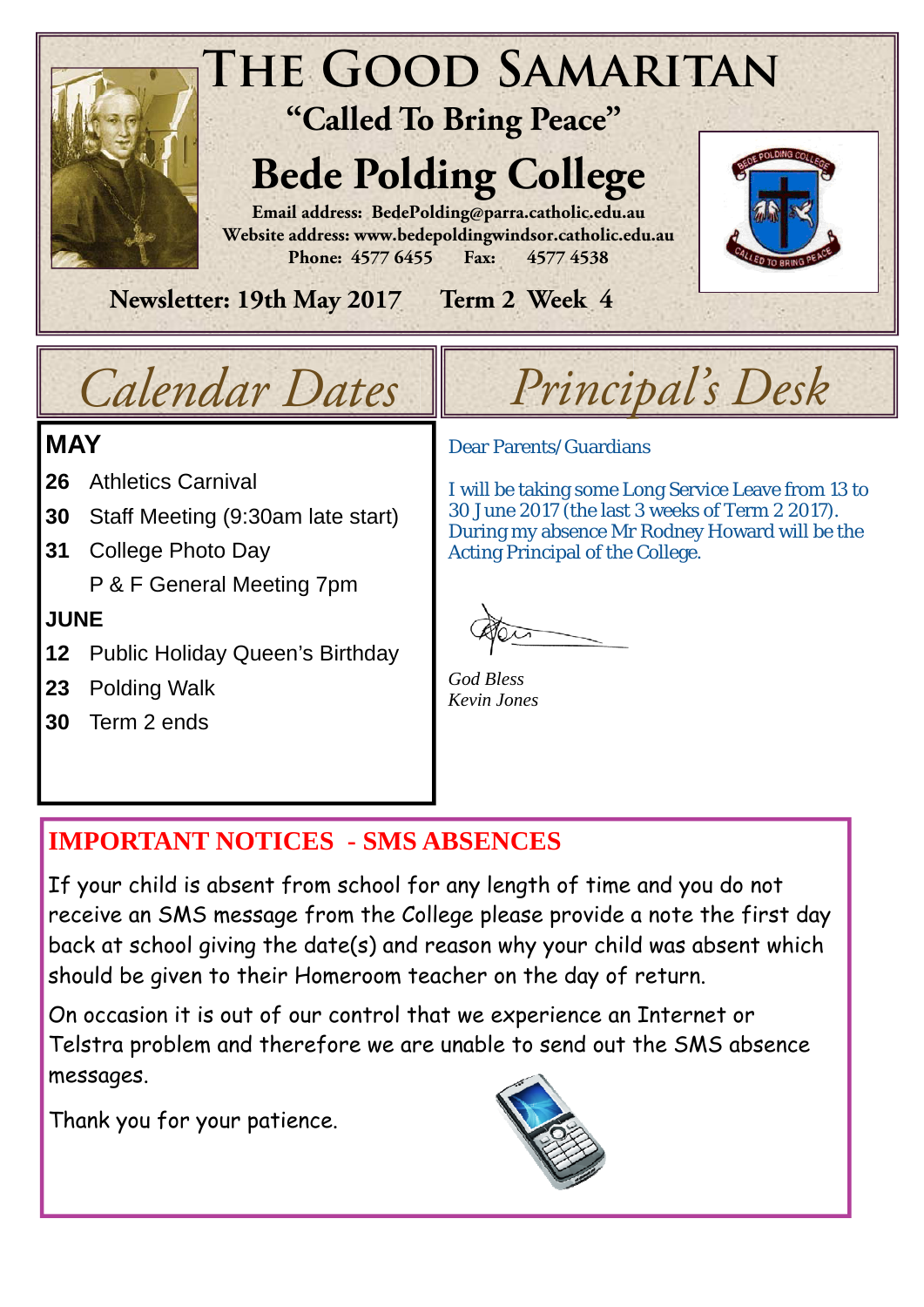# **College Leadership Teams**



~ **Executive ~** 

*Principal*  Mr Kevin Jones *Assistant Principals*  Mr Rodney Howard / Mr Harry Fernandez

*Religious Education Coordinator*  Mrs Mary McGuiness / Assistant: Jessica Attard

> *Case Management Coordinator*  Miss Hayley Lalor *School Secretary*

Mrs Lisa Casey

*Business Manager*  Mr Paul Cruise

*Administration Coordinator*  Mrs Anita Meehan

*Learning Technologies Coordinator*  Mr Bill Robson

**~ Curriculum Forum & Assistants ~** 

*Music*  Mr Bradley Lee *Visual Arts* 

Miss Angela Rando

*English* 

Ms Marsha Edwards/Assistant: Miss Angela McEnearney

*Human Society & Its Environment*  Mr Paul Sykes / Assistant: Mr Brett Windon

> *Languages*  Ms Felicity Lupton

*Mathematics*  Mrs Anni Brailey / Assistant: Mrs Mary Quinteros

*PDHPE*  Mr Marc Sluiter / Assistant: Liam Campbell

> *Careers*  Mr Brett Collimore

*Science*  Mr Stephen Godfrey / Assistant: Mr Steve Lans

> *Sports Coordinator*  Mr Dean Bertenshaw

*Technology & Applied Studies*  Mr Edward Gruppetta / Mrs Lisa Cummins

*Year Coordinators* 

*Year 7:* Mr Craig Adams Year 8: Mr Jeremy Tuano *Year 9:* Mr Nick Briffa *Year 10:* Mr Matthew Marshall

 *Senior Coordinator:*  **Miss Kristy Walsh** 

*Social Justice Coordinator* 

Mrs Janette Wick

*Home-School Liaison Coordinator*  Miss Jenny Woods

*Student Counsellors*  Debbie Robinson/Sarah Kennedy *Librarian*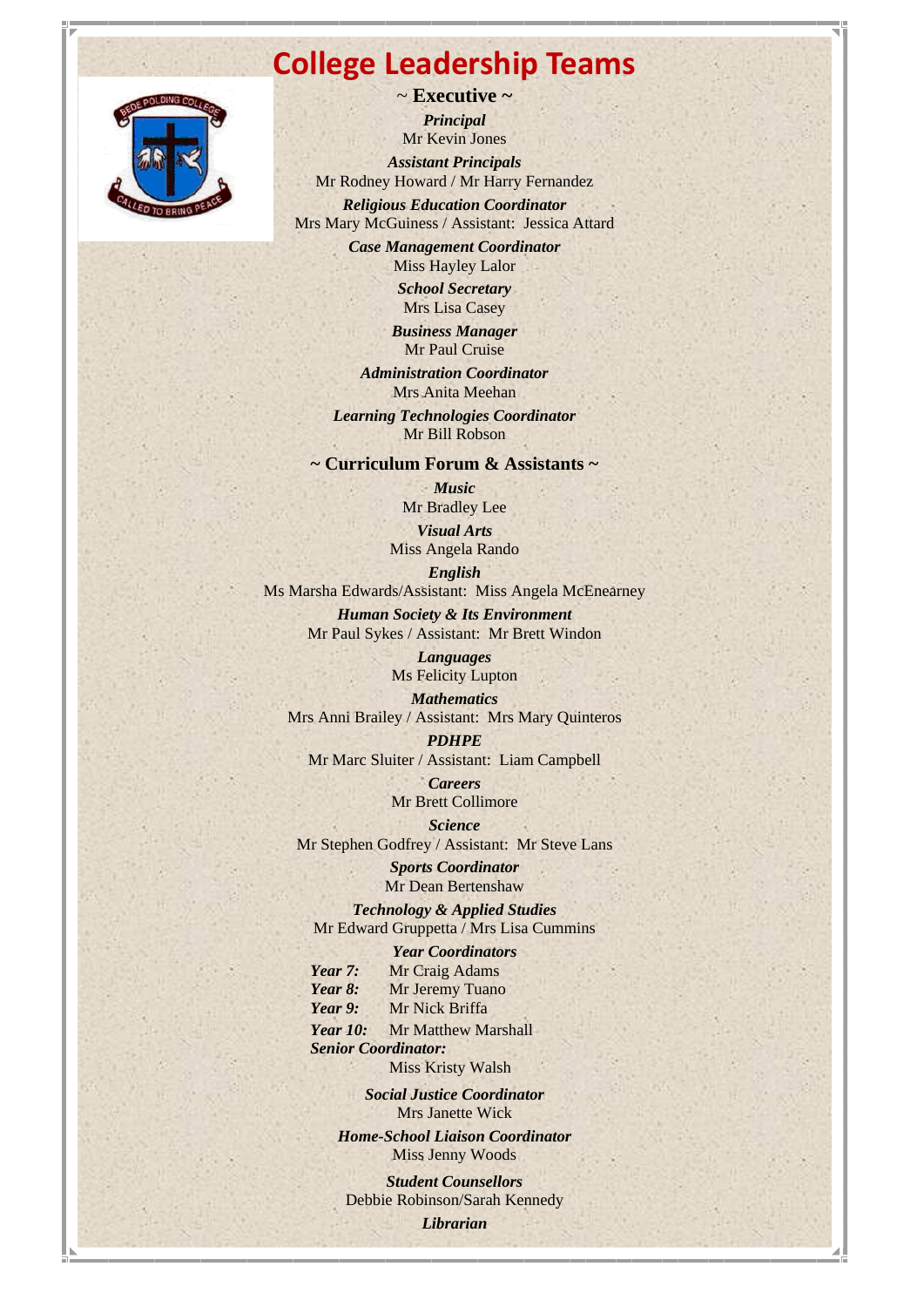# IMPORTANT NOTICES:

### **Illegal Stopping in Tasman Place**

This has been reported to police who will issue penalty notices to those offending.

### **Illegal U Turn:**

All parents and students are warned that making a U turn out of the bus bay on Rifle Range Rd is illegal. We bring this to your attention as making this turn is very unsafe, even when the 40kmh limit applies. Please **do not** make this turn.

### **Recharging Mobile Devices:**

All students are asked to ensure that their mobile devices are fully charged before they arrive at the College each day.

# **IMPORTANT NOTICE TO MOTORISTS**

### **RE: SCHOOL BUS ZONES IN RIFLE RANGE ROAD**

### **Please be aware that the School Bus Zones in Rifle Range Road are as follows:**

- 1. The existing bus bay near the main car park gate is now a School Bus Zone on School Days from 8:00am -9:30am and 2:30pm-4:00pm. Therefore other than buses - any vehicle parking or stopping in this bus bay for any purpose during these times is doing so illegally. Clear signage has been erected reading "NO ENTRY - BUSES EXCEPTED" to warn motorists of this change.
- 2. The former School Bus Zone located near the Front Gate has been converted to a Full Time Bus Zone. Clear signage has been erected to warn motorists of this change. Therefore other than buses, any vehicle parking or stopping for any purpose in the School Bus Zone at any time, is doing so illegally.



# **IMPORTANT NOTICE FOR DROP OFF/PICK UP**

For safety reasons parents are asked NOT to drive onto the school grounds to drop off or pick up students before 9:30am and after 2:30pm. The ONLY EXCEPTION to this is for students with disabilities.

Thank you